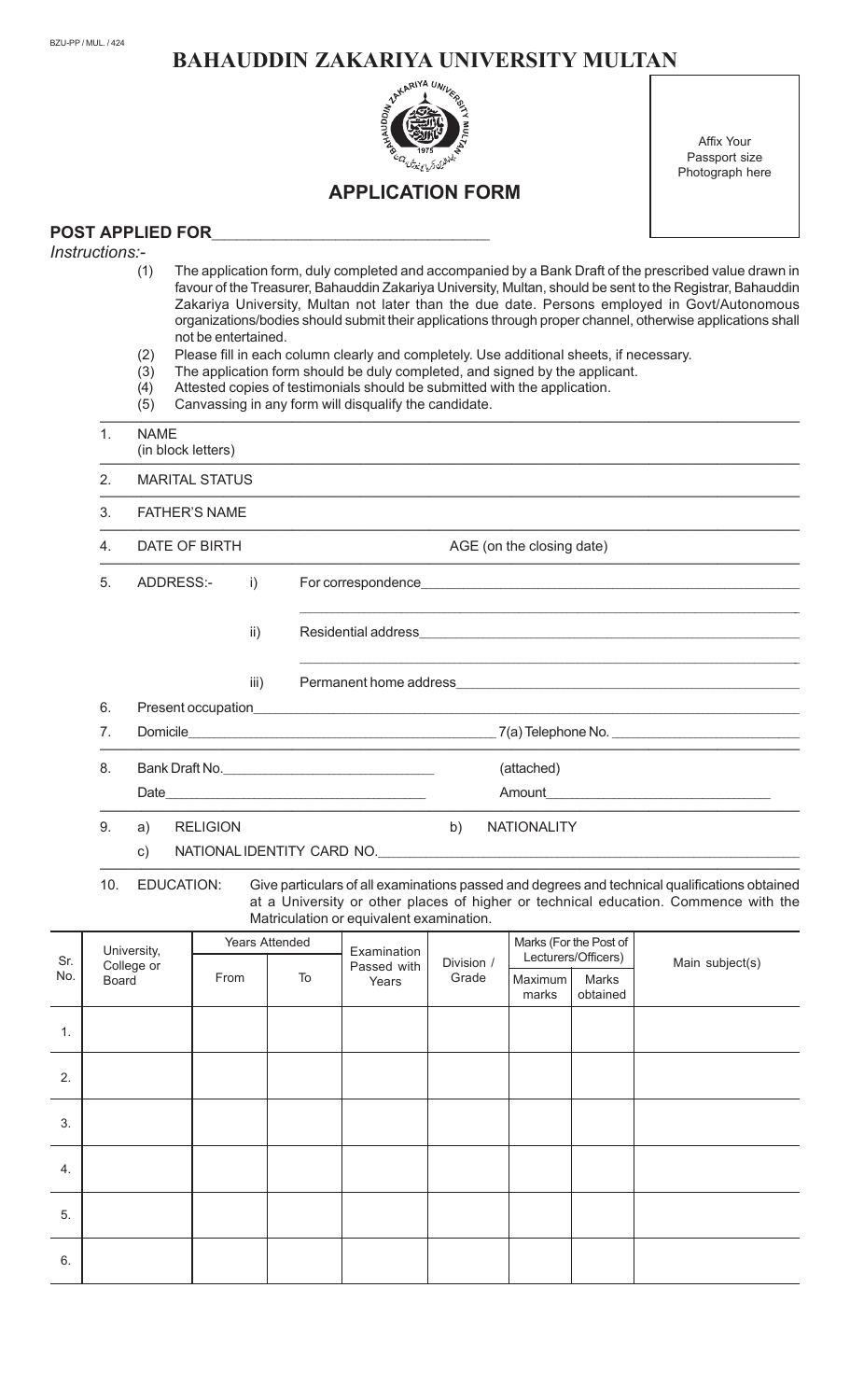## 11 Professional Trainings/ Certifications/ Other If Any

| Sr. | Name & Place | Type of<br>Training | Duration |    |                                           |
|-----|--------------|---------------------|----------|----|-------------------------------------------|
| No. |              |                     | From     | To | Degree/Certification/<br>Diploma obtained |
|     |              |                     |          |    |                                           |
|     |              |                     |          |    |                                           |
|     |              |                     |          |    |                                           |
|     |              |                     |          |    |                                           |

### 12 Research and Publications

# i. Refereed Journals List the papers published, in following format

| e.g.       | Material Science & Engineering | 1994                | 137        | 237-249 |
|------------|--------------------------------|---------------------|------------|---------|
| Sr.<br>No. | Journal                        | Type of<br>Training | Volume No. | Pages   |
|            |                                |                     |            |         |
|            |                                |                     |            |         |
|            |                                |                     |            |         |

## ii. International/ National Conferences List the papers presented, in following format

| Sr.<br>No. | Conference | Date | Venue |
|------------|------------|------|-------|
|            |            |      |       |
|            |            |      |       |
|            |            |      |       |

# iii. Text Books Written

| Sr.<br>No. | Title | Subject/<br>Description | Publisher if any |
|------------|-------|-------------------------|------------------|
|            |       |                         |                  |
|            |       |                         |                  |
|            |       |                         |                  |

# iv. Lab Manuals

| Sr.<br>No. | Title / Topics | Subject/<br>Description | Publisher if any |
|------------|----------------|-------------------------|------------------|
|            |                |                         |                  |
|            |                |                         |                  |
|            |                |                         |                  |

# v. Popular Articles

| Sr.<br>No. | Title | Subject/<br>Description | Publisher if any |
|------------|-------|-------------------------|------------------|
|            |       |                         |                  |
|            |       |                         |                  |
|            |       |                         |                  |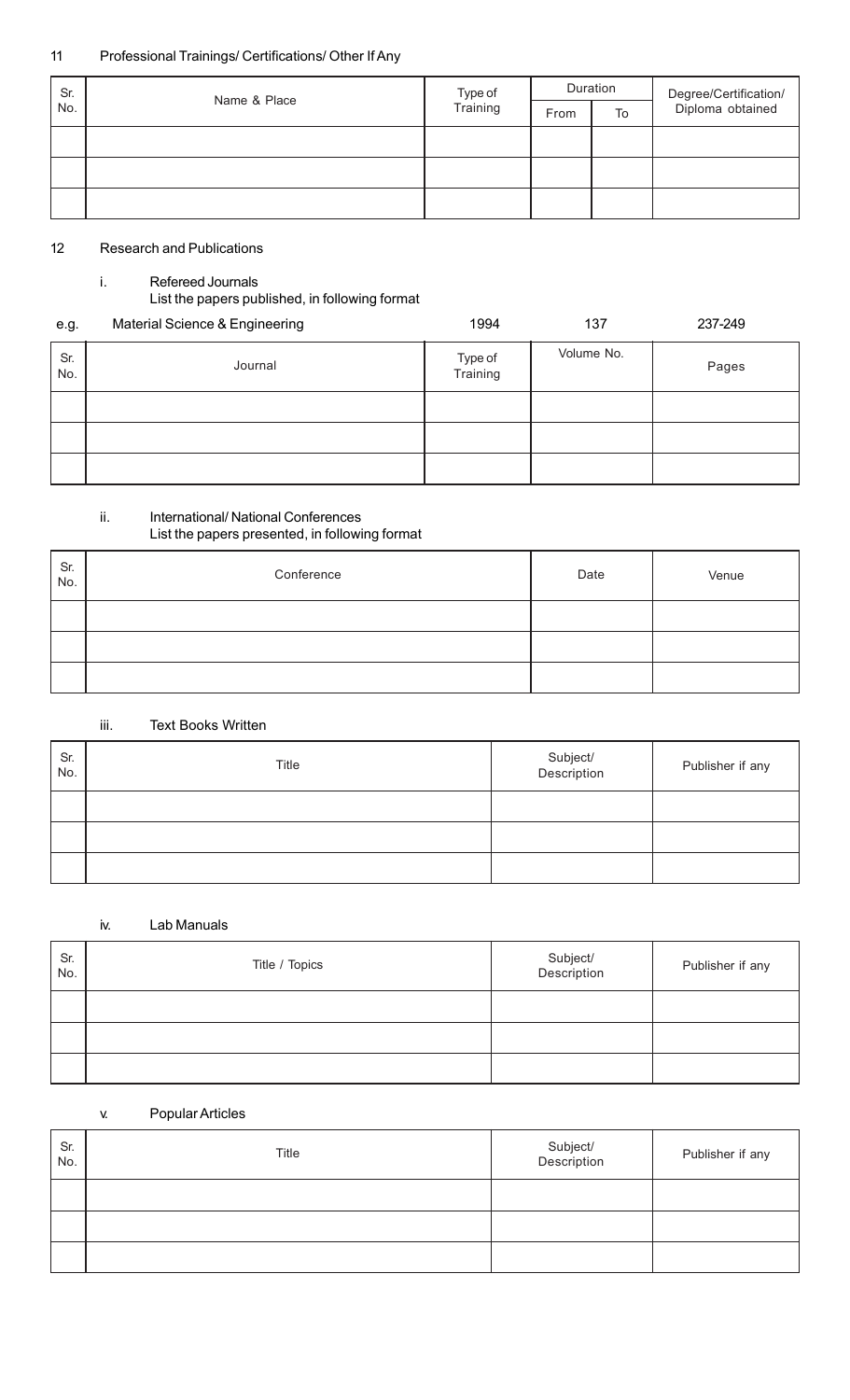## 13. Professional Relevant Experience/ Employment Record (In reverse chronological order please)

i. Teaching

|             |                              | Scale / | Duration |    |                  |
|-------------|------------------------------|---------|----------|----|------------------|
| Designation | Department /<br>Organization | Grade   | From     | To | Responsibilities |
|             |                              |         |          |    |                  |
|             |                              |         |          |    |                  |
|             |                              |         |          |    |                  |

### ii. Industrial if any

|             | Department /<br>Organization | Scale /<br>Grade |      | Duration | Responsibilities |
|-------------|------------------------------|------------------|------|----------|------------------|
| Designation |                              |                  | From | To       |                  |
|             |                              |                  |      |          |                  |
|             |                              |                  |      |          |                  |
|             |                              |                  |      |          |                  |

#### iii. Other

|             | Department /<br>Organization | Scale /<br>Grade | Duration |    |                  |
|-------------|------------------------------|------------------|----------|----|------------------|
| Designation |                              |                  | From     | To | Responsibilities |
|             |                              |                  |          |    |                  |
|             |                              |                  |          |    |                  |
|             |                              |                  |          |    |                  |

14. Awards / Honours / Professional Affiliations:-

15- Were you ever dismissed from service in the past, or were your services ever terminated? If yes, give details:-

16- Did you ever sign an agreement to serve any organization for a particular project? If yes,

i) Has the condition of the bond been fulfilled?

ii) Intimate the date when the conditions are going to be fulfilled.